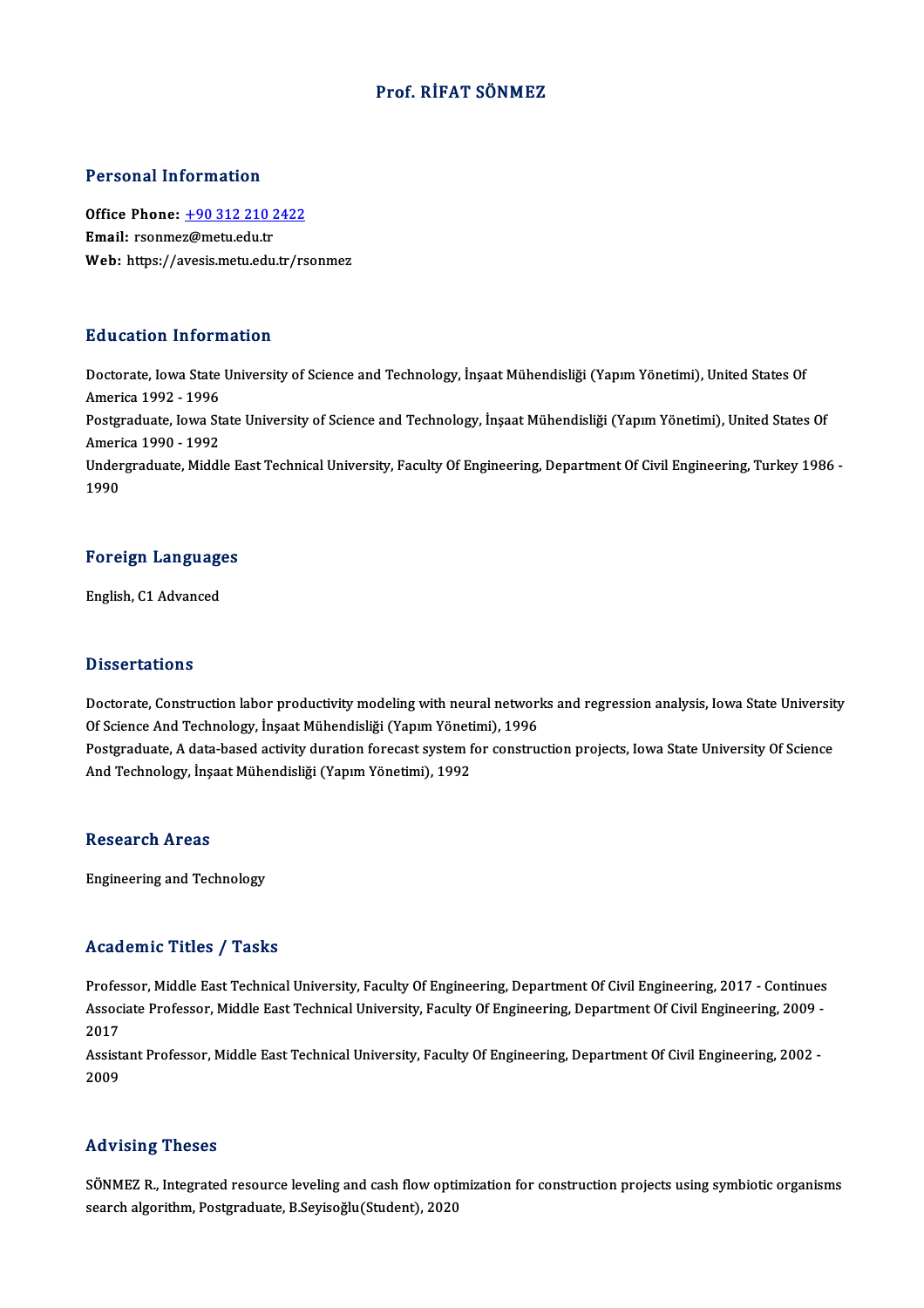SÖNMEZ R., Smart contract systems for guaranteed and timely payment of construction projects, Postgraduate,<br>S.Ahmedishevkbeermeet(Student), 2020 SÖNMEZ R., Smart contract systems for g<br>S.Ahmadisheykhsarmast(Student), 2020<br>SÖNMEZ B. A ETORSIS based essunation SÖNMEZ R., Smart contract systems for guaranteed and timely payment of construction projects, Postgraduate,<br>S.Ahmadisheykhsarmast(Student), 2020<br>SÖNMEZ R., A FTOPSIS based occupational health and safety risk management met

S.Ahmadisheykhsarmast(Student), 2020<br>SÖNMEZ R., A FTOPSIS based occupational health and safety risk management meth<br>measures for building construction projects, Postgraduate, B.Kılınç(Student), 2019<br>SÖNMEZ B. An Integrated SÖNMEZ R., A FTOPSIS based occupational health and safety risk management method for identifying optimal safety<br>measures for building construction projects, Postgraduate, B.Kılınç(Student), 2019<br>SÖNMEZ R., An Integrated re

measures for building construction projects, Postgraduate, B.K.<br>SÖNMEZ R., An Integrated regression-bootstrap sampling sched<br>of construction projects, Postgraduate, Ö.Barış(Student), 2019<br>SÖNMEZ B. Idontification and model SÖNMEZ R., An Integrated regression-bootstrap sampling scheduling method for probabilistic duration range estin<br>of construction projects, Postgraduate, Ö.Barış(Student), 2019<br>SÖNMEZ R., Identification and modeling of criti

of construction projects, Postgraduate, Ö.Barış(Student), 2019<br>SÖNMEZ R., Identification and modeling of critical success factors of portfolio management in construction sector,<br>Postgraduate, A.Sercenk(Student), 2019 SÖNMEZ R., Identification and modeling of critical success factors of portfolio management in construction sector,<br>Postgraduate, A.Sercenk(Student), 2019<br>SÖNMEZ R., A GAME THEORY BASED NEGOTIATION METHOD FOR DISPUTE RESOLU

Postgraduate, A.Sercenk(Student), 201<br>SÖNMEZ R., A GAME THEORY BASED N<br>Postgraduate, C.BARIŞ(Student), 2019<br>SÖNMEZ B. Hauristis and avast mathas SÖNMEZ R., A GAME THEORY BASED NEGOTIATION METHOD FOR DISPUTE RESOLUTION OF CONSTRUCTION<br>Postgraduate, C.BARIŞ(Student), 2019<br>SÖNMEZ R., Heuristic and exact methods for the large-scale discrete time-cost trade-off problems

Postgraduate, C.BARIŞ(Student),<br>SÖNMEZ R., Heuristic and exact r<br>S.AMINBAKHSH(Student), 2018<br>SÖNMEZ B. A decision sunnert s SÖNMEZ R., Heuristic and exact methods for the large-scale discrete time-cost trade-off problems, Doctorate,<br>S.AMINBAKHSH(Student), 2018<br>SÖNMEZ R., A decision support system for value for money analysis of minimum revenue

S.AMINBAKHSH(Student), 2018<br>SÖNMEZ R., A decision support system for value for money analysis of minimum revenue guaranteed road projects,<br>Postgraduate, Z.EMRE(Student), 2018 SÖNMEZ R., A decision support system for value for money analysis of minimum revenue guaranteed road projects,<br>Postgraduate, Z.EMRE(Student), 2018<br>SÖNMEZ R., A Multi-criteria decision support system for optimal allocation

Postgraduate, Z.EMRE(Student), 2018<br>SÖNMEZ R., A Multi-criteria decision suppo<br>Postgraduate, S.Akkerman(Student), 2016<br>SÖNMEZ B. A multi-gritoria decision suppo SÖNMEZ R., A Multi-criteria decision support system for optimal allocation of subcontractors in construction projects,<br>Postgraduate, S.Akkerman(Student), 2016<br>SÖNMEZ R., A multi-criteria decision support system for optimal

Postgraduate, S.Akkerman(Student), 2016<br>SÖNMEZ R., A multi-criteria decision support system for optimal allocation of subcontractors in construction projects,<br>Postgraduate, S.AKKERMAN(Student), 2016 SÖNMEZ R., A multi-criteria decision support system for optimal allocation of subcontractors in construction projects,<br>Postgraduate, S.AKKERMAN(Student), 2016<br>SÖNMEZ R., A mixed integer programming method for integrated di

Postgraduate, S.AKKERMAN(Student), 2016<br>SÖNMEZ R., A mixed integer programming method for i<br>leveling problem, Postgraduate, A.CAN(Student), 2016<br>SÖNMEZ B. A desision sunnent tool for sontingensy on SÖNMEZ R., A mixed integer programming method for integrated discrete time-cost trade-off and manpower re<br>leveling problem, Postgraduate, A.CAN(Student), 2016<br>SÖNMEZ R., A decision support tool for contingency and profit a

leveling problem, Postgraduate, A.CAN(Student), 2016<br>SÖNMEZ R., A decision support tool for contingency and profit analysis of international construction portfolios,<br>Postgraduate, N.ÖZÇELİK(Student), 2015 SÖNMEZ R., A decision support tool for contingency and profit analysis of international construction portfolios,<br>Postgraduate, N.ÖZÇELİK(Student), 2015<br>SÖNMEZ R., A hybrid genetic algorithm for multi mode resource constrai

Postgraduate, N.ÖZÇELİK(Student), 201!<br>SÖNMEZ R., A hybrid genetic algorithm f<br>Postgraduate, M.GÜREL(Student), 2015<br>SÖNMEZ B. A Sunnort yester regression SÖNMEZ R., A hybrid genetic algorithm for multi mode resource constrained scheduling problem for large size projec<br>Postgraduate, M.GÜREL(Student), 2015<br>SÖNMEZ R., A Support vector regression method for conceptual cost esti

Postgraduate, M.GÜREL(Student), 2015<br>SÖNMEZ R., A Support vector regression method for conceptual cost estimate of construction projects, Postgraduate,<br>İ.BERKİ(Student), 2015 SÖNMEZ R., A Support vector regression method for conceptual cost estimate of construction projects, Postgraduate,<br>İ.BERKİ(Student), 2015<br>SÖNMEZ R., A mixed integer programming method for Pareto front optimization of discr

İ.BERKİ(Student), 2015<br>SÖNMEZ R., A mixed integer programm<br>Postgraduate, M.BİLİR(Student), 2015<br>SÖNMEZ B. Dovelopment of bish perfe SÖNMEZ R., A mixed integer programming method for Pareto front optimization of discrete time cost trade-off problem,<br>Postgraduate, M.BİLİR(Student), 2015<br>SÖNMEZ R., Development of high performance heuristic and meta-heuris

Postgraduate, M.BİLİR(Student), 2015<br>SÖNMEZ R., Development of high performance heuristic and meta<br>scale construction projects, Doctorate, M.ABBASİ(Student), 2015<br>SÖNMEZ B. A Desision sunnert tool for contingensy and profi SÖNMEZ R., Development of high performance heuristic and meta-heuristic methods for resource optimization of<br>scale construction projects, Doctorate, M.ABBASİ(Student), 2015<br>SÖNMEZ R., A Decision support tool for contingenc

scale construction projects, Doctorate, M.ABBASİ(Student), 2015<br>SÖNMEZ R., A Decision support tool for contingency and profit analysis of international construction poi<br>Postgraduate, N.Özçelik(Student), 2015<br>SÖNMEZ R., A m SÖNMEZ R., A Decision support tool for contingency and profit analysis of international construction portfolios,<br>Postgraduate, N.Özçelik(Student), 2015<br>SÖNMEZ R., A mixed linear integer model for military facility layout o Postgraduate, N.Özçelik(Student), 2015

SÖNMEZ R., A mixed linear integer model for military facility layout optimization problem, Postgraduate,<br>H.BAHADIR(Student), 2015<br>SÖNMEZ R., The Resource allocation capabilities of commercial construction project managemen

H.BAHADIR(Student), 2015<br>SÖNMEZ R., The Resource allocation capabilities of commercial constr<br>resource leveling problem /, Postgraduate, E.Rezvan(Student), 2014<br>SÖNMEZ R. The resource allocation capabilities of commencial SÖNMEZ R., The Resource allocation capabilities of commercial construction project management software for the<br>resource leveling problem /, Postgraduate, E.Rezvan(Student), 2014<br>SÖNMEZ R., The resource allocation capabilit

resource leveling problem /, Postgraduate, E.Rezvan(Student), 2014<br>SÖNMEZ R., The resource allocation capabilities of commercial constr<br>resource leveling problem, Postgraduate, E.REZVAN(Student), 2014<br>SÖNMEZ B. Hybrid meta SÖNMEZ R., The resource allocation capabilities of commercial construction project management software for the<br>resource leveling problem, Postgraduate, E.REZVAN(Student), 2014<br>SÖNMEZ R., Hybrid meta-heuristic algorithms fo

resource leveling probler<br>SÖNMEZ R., Hybrid meta-<br>F.UYSAL(Student), 2014<br>SÖNMEZ B., Hybrid parti SÖNMEZ R., Hybrid meta-heuristic algorithms for the resource constrained multi-project scheduling problem, Doct<br>F.UYSAL(Student), 2014<br>SÖNMEZ R., Hybrid particle swarm optimization algorithm for obtaining pareto front of d

F.UYSAL(Student), 2014<br>SÖNMEZ R., Hybrid particle swarm optimization algorit<br>problem, Postgraduate, S.Aminbakhsh(Student), 2013<br>SÖNMEZ B. An officient branch and bound algorithm f. SÖNMEZ R., Hybrid particle swarm optimization algorithm for obtaining pareto front of discrete time c<br>problem, Postgraduate, S.Aminbakhsh(Student), 2013<br>SÖNMEZ R., An efficient branch and bound algorithm for the resource l

problem, Postgraduate, S.Aminbakhsh(Student), 2013<br>SÖNMEZ R., An efficient branch and bound algorithm for the resource leveling problem, Postgraduate,<br>H.YENİOCAK(Student), 2013 SÖNMEZ R., An efficient branch and bound algorithm for the resource leveling problem, Postgraduate,<br>H.YENİOCAK(Student), 2013<br>SÖNMEZ R., Conceptual quantity modeling of single span highway bridges by regression, neural net

H.YENİOCAK(Student), 2013<br>SÖNMEZ R., Conceptual quantity modeling of single span highway b<br>based reasoning methods, Postgraduate, M.Aşıkgil(Student), 2012<br>SÖNMEZ B. A genetia algorithm for the reseures sonstrained proje SÖNMEZ R., Conceptual quantity modeling of single span highway bridges by regression, neural network<br>based reasoning methods, Postgraduate, M.Aşıkgil(Student), 2012<br>SÖNMEZ R., A genetic algorithm for the resource constrain

based reasoning methods, Postgraduate, M.Aşıkgil(Student), 2012<br>SÖNMEZ R., A genetic algorithm for the resource constrained project scheduling problem, Postgraduate,<br>E.Özleyen(Student), 2011

SÖNMEZ R., Cash flow analysis of construction projects using fuzzy set theory, Postgraduate, S.Melik(Student), 2010 SÖNMEZ R., A comparative study of regression analysis, neural networks and case-based reasoning for early range cost estimation of mass housing projects, Postgraduate, H.Karancı(Student), 2010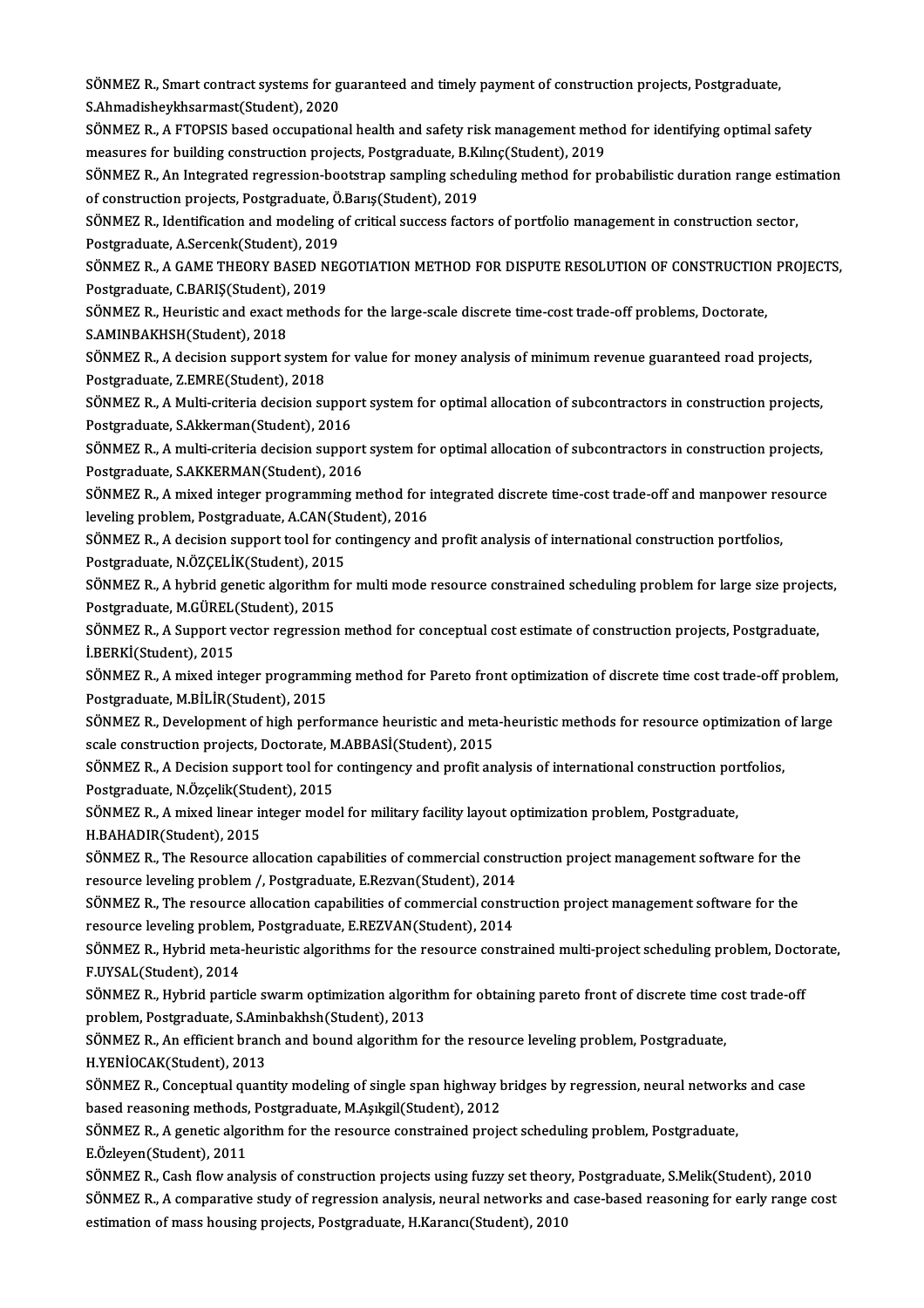SÖNMEZ R., A branch and bound algorithm for resource leveling problem, Postgraduate, M.Çağdaş(Student), 2010<br>SÖNMEZ B. Prodiction of litigation probability for international construction projects during bidding stage. Post SÖNMEZ R., A branch and bound algorithm for resource leveling problem, Postgraduate, M.Çağdaş(Student), 2010<br>SÖNMEZ R., Prediction of litigation probability for international construction projects during bidding stage, Pos SÖNMEZ R., A branch ar<br>SÖNMEZ R., Prediction<br>İ.Ayten(Student), 2010<br>SÖNMEZ B., The reseur SÖNMEZ R., Prediction of litigation probability for international construction projects during bidding stage, Postgradt<br>LAyten(Student), 2010<br>SÖNMEZ R., The resource allocation capabilities of commercial project management İ.Ayten(Student), 2010<br>SÖNMEZ R., The resource allocation capabilities of commercial project management software packages for resource

constrained project scheduling problem, Postgraduate, K.Çekmece(Student), 2009

SÖNMEZ R., Neural network and regression models to decide whether or not to bid for a tender in offshore petroleum SÖNMEZ R., Neural network and regression models to decide whether or not to bid for a tender in offshore petroleum<br>platform fabrication industry, Postgraduate, B.Sözgen(Student), 2009<br>SÖNMEZ R., Optimization of time-cost-r

platform fabrication industry, Postgraduate, B.Sözgen(Student), 2009<br>SÖNMEZ R., Optimization of time-cost-resource trade-off problems in<br>Doctorate, Ö.Halis(Student), 2009 SÖNMEZ R., Optimization of time-cost-resource trade-off problems in project scheduling using meta-heuristic algorith<br>Doctorate, Ö.Halis(Student), 2009<br>SÖNMEZ R., Comparison of parametric models for conceptual duration esti

Doctorate, Ö.Halis(Student)<br>SÖNMEZ R., Comparison of<br>A.HELVACI(Student), 2008<br>SÖNMEZ B., Determining the SÖNMEZ R., Comparison of parametric models for conceptual duration estimation of building projects, Postgrad<br>A.HELVACI(Student), 2008<br>SÖNMEZ R., Determining the thickness of concrete pavements using the impact-echo test me

A.HELVACI(Student), 2008<br>SÖNMEZ R., Determining the thickness of concrete pavements using the impact-echo test method, Postgraduate,<br>F.Uysal(Student), 2007 SÖNMEZ R., Determining the thickness of concrete pavements using the impact-echo test method, Postgraduate<br>F.Uysal(Student), 2007<br>SÖNMEZ R., Building cost index forecasting with time series analysis, Postgraduate, M.Alptek

F.Uysal(Student), 2007<br>SÖNMEZ R., Building cost index forecasting with time series analysis, Postgraduate, M.Alptekin(Student), 2007<br>SÖNMEZ R., Perceptions of Turkish contractors toward ISO 9001 quality, ISO 14001 environm SÖNMEZ R., Building cost index forecasting with time series analysis, Postgraduate, M.Alpte<br>SÖNMEZ R., Perceptions of Turkish contractors toward ISO 9001 quality, ISO 14001 enviro<br>occupational health and safety management SÖNMEZ R., Perceptions of Turkish contractors toward ISO 9001 quality, ISO 14001 environmental and OHSAS 18001<br>occupational health and safety management systems, Postgraduate, E.İnce(Student), 2006<br>SÖNMEZ R., Determination occupational health and safety management systems, Postgraduate, E.Ince(Student), 2006

SÖNMEZ R., Determination of contingency for international construction project during bidding stage, Postgraduate,<br>A.Arif(Student), 2005<br>SÖNMEZ R., Conceptual cost estimating of urban railway system projects, Postgraduate,

A.Arif(Student), 2005<br>SÖNMEZ R., Conceptual cost estimating of urban railway system projects, Postgraduate, M.BAHADIR(Student), 20<br>SÖNMEZ R., Determination of a price index for escalation of building construction costs in SÖNMEZ R., Conceptual cost<br>SÖNMEZ R., Determination o<br>S.Kahraman(Student), 2005

# Articles Published in Journals That Entered SCI, SSCI and AHCI Indexes

- rticles Published in Journals That Entered SCI, SSCI and AHCI Indexes<br>I. BIM integrated smart contract for construction project progress payment administration<br>SÖNMEZ B. Abmodisboykbaarmast S. Güngör A.A. SÖNMEZ R., Ahmadisheykhsarmast S., Güngör A. A. BIM integrated smart contract for construction project progress pay:<br>SÖNMEZ R., Ahmadisheykhsarmast S., Güngör A. A.<br>Automation in Construction, vol.139, 2022 (Journal Indexed in SCI Expanded)<br>Plaskshain in project managem II. Blockchain in project management: a systematic review of use cases and a design decision framework Automation in Construction, vol.139, 2022 (Journal Indexed in SCI Expanded) SÖNMEZ R., Sonmez F. O., Ahmadisheykhsarmast S. JOURNAL OF AMBIENT INTELLIGENCE AND HUMANIZED COMPUTING, 2021 (Journal Indexed in SCI) SÖNMEZ R., Sonmez F. O. , Ahmadisheykhsarmast S.<br>JOURNAL OF AMBIENT INTELLIGENCE AND HUMANIZED COMPUTING, 2021 (Journal Indexed in SCI)<br>III. A graphical processing unit-based parallel hybrid genetic algorithm for resou **JOURNAL OF AMBIENT INTELLION**<br>**A graphical processing unit-lyproject scheduling problem**<br>Urgel E. SÖNMEZ P. ist EVEN S A graphical processing unit-ba<br>project scheduling problem<br>Uysal F., SÖNMEZ R., İŞLEYEN S. K.<br>CONCUPPENCY AND COMPUTATIC project scheduling problem<br>Uysal F., SÖNMEZ R., İŞLEYEN S. K.<br>CONCURRENCY AND COMPUTATION-PRACTICE & EXPERIENCE, vol.33, no.16, 2021 (Journal Indexed in SCI)<br>Discussion of "Artificial Intelligence and Perametric Constructi Uysal F., SÖNMEZ R., İŞLEYEN S. K.<br>CONCURRENCY AND COMPUTATION-PRACTICE & EXPERIENCE, vol.33, no.16, 2021 (Journal Indexed in SCI)<br>IV. Discussion of "Artificial Intelligence and Parametric Construction Cost Estimate Mo CONCURRENCY AND COMPUTATION-PRACTICE & I<br>Discussion of "Artificial Intelligence and Part<br>the-Art Review" by Haytham H. Elmousalami<br>SÖNMEZ B. Hygal E IV. Discussion of "Artificial Intelligence and Parametric Construction Cost Estimate Modeling: State-of-<br>the-Art Review" by Haytham H. Elmousalami<br>SÖNMEZ R., Uysal F. the-Art Review" by Haytham H. Elmousalami<br>SÖNMEZ R., Uysal F.<br>JOURNAL OF CONSTRUCTION ENGINEERING AND MANAGEMENT, vol.147, no.6, 2021 (Journal Indexed in SCI)<br>A smart sentrast system for sequrity of nayment of senstruction SÖNMEZ R., Uysal F.<br>JOURNAL OF CONSTRUCTION ENGINEERING AND MANAGEMENT, vol.147, no.6, 2021<br>V. A smart contract system for security of payment of construction contracts<br>Ahmodishevkhearmest S. SÖNMEZ B. JOURNAL OF CONSTRUCTION ENGINE<br>A smart contract system for secu<br>Ahmadisheykhsarmast S., SÖNMEZ R.<br>Automation in Construction vol 120 V. A smart contract system for security of payment of construction contracts<br>Ahmadisheykhsarmast S., SÖNMEZ R.<br>Automation in Construction, vol.120, 2020 (Journal Indexed in SCI) Ahmadisheykhsarmast S., SÖNMEZ R.<br>Automation in Construction, vol.120, 2020 (Journal Indexed in SCI)<br>VI. Activity Uncrashing Heuristic with Noncritical Activity Rescheduling Method for the Discrete Time-<br>Cest Trade Off Bro Automation in Construction<br>Activity Uncrashing Heur<br>Cost Trade-Off Problem<br>SÖNMEZ B. Aminbakbab S Activity Uncrashing Heuristic w<br>Cost Trade-Off Problem<br>SÖNMEZ R., Aminbakhsh S., Atan T.<br>JOUPNAL OF CONSTRUCTION ENCL Cost Trade-Off Problem<br>SÖNMEZ R., Aminbakhsh S., Atan T.<br>JOURNAL OF CONSTRUCTION ENGINEERING AND MANAGEMENT, vol.146, no.8, 2020 (Journal Indexed in SCI) SÖNMEZ R., Aminbakhsh S., Atan T.<br>JOURNAL OF CONSTRUCTION ENGINEERING AND MANAGEMENT, vol.146, no.8, 2020 (<br>VII. – A SUPPORT VECTOR MACHINE METHOD FOR BID/NO BID DECISION MAKING<br>SÖNMEZ B. SOSZSOR B **JOURNAL OF CONSTRU<br>A SUPPORT VECTOR<br>SÖNMEZ R., Soezgen B.<br>JOUPMAL OF CWU, ENG** SÖNMEZ R., Soezgen B.<br>JOURNAL OF CIVIL ENGINEERING AND MANAGEMENT, vol.23, no.5, pp.641-649, 2017 (Journal Indexed in SCI)
- VIII. Pareto Front Particle Swarm Optimizer for Discrete Time-Cost Trade-Off Problem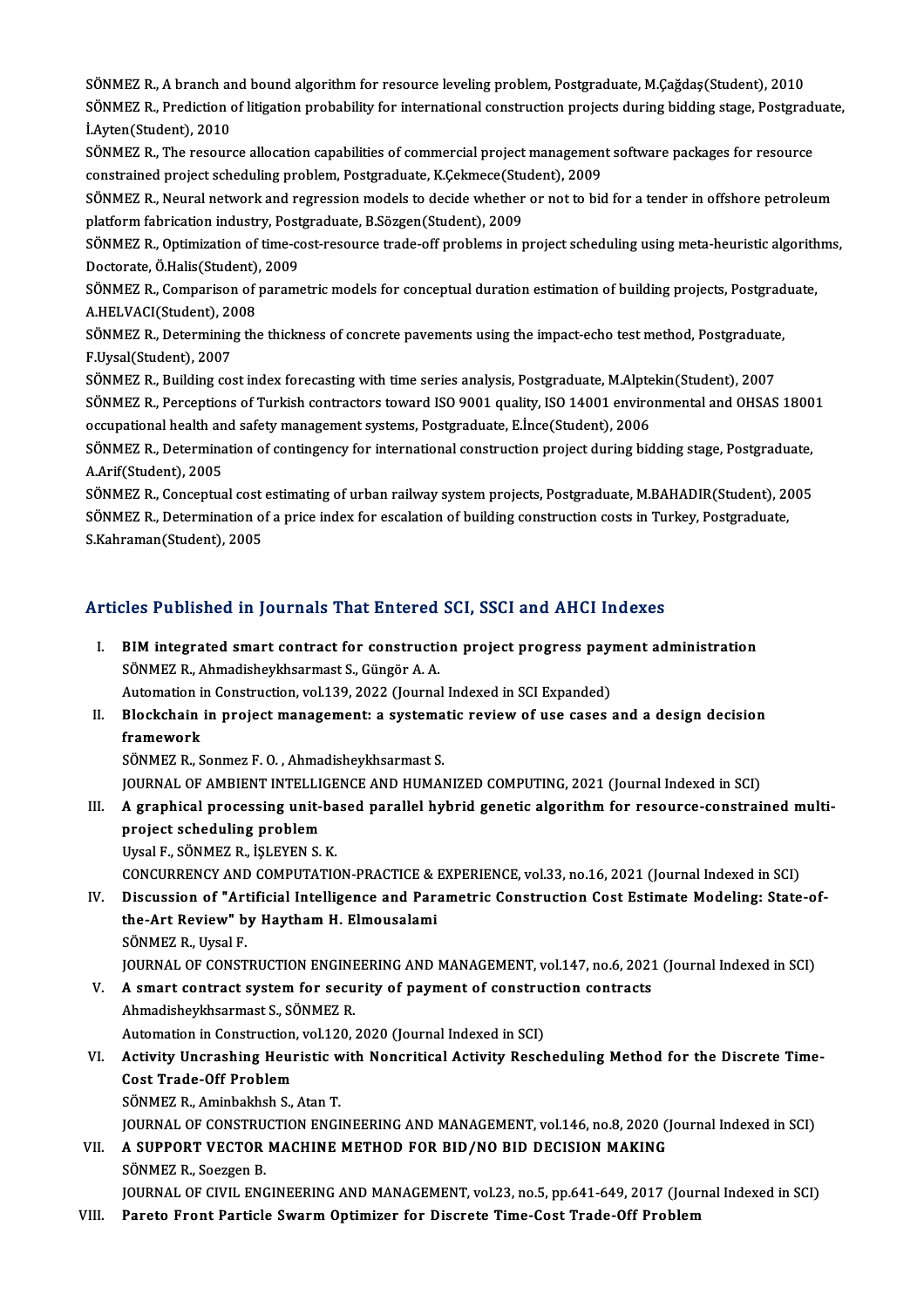Aminbakhsh S.,SÖNMEZR. Aminbakhsh S., SÖNMEZ R.<br>JOURNAL OF COMPUTING IN CIVIL ENGINEERING, vol.31, no.1, 2017 (Journal Indexed in SCI)<br>Hybrid Optimization Mathod for Large Saele Multimode Beseurse Constrained Prei Aminbakhsh S., SÖNMEZ R.<br>JOURNAL OF COMPUTING IN CIVIL ENGINEERING, vol.31, no.1, 2017 (Journal Indexed in SCI)<br>IX. Hybrid Optimization Method for Large-Scale Multimode Resource-Constrained Project Scheduling<br>Rushlam JOURNAL<br><mark>Hybrid O<sub>l</sub><br>Problem</mark><br>SÖNMEZ P Hybrid Optimizatio<br>Problem<br>SÖNMEZ R., Gurel M.<br>JOUPNAL OF MANAC Problem<br>SÖNMEZ R., Gurel M.<br>JOURNAL OF MANAGEMENT IN ENGINEERING, vol.32, no.6, 2016 (Journal Indexed in SCI) SÖNMEZ R., Gurel M.<br>JOURNAL OF MANAGEMENT IN ENGINEERING, vol.32, no.6, 2016 (Journal Indexed in SCI)<br>X. Discrete particle swarm optimization method for the large-scale discrete time-cost trade-off problem<br>Aminbekkeb S **JOURNAL OF MANAGEMEN<br>Discrete particle swarm<br>Aminbakhsh S., SÖNMEZ R.<br>EYBERT SYSTEMS WITH AE** Discrete particle swarm optimization method for the large-scale discrete time-co<br>Aminbakhsh S., SÖNMEZ R.<br>EXPERT SYSTEMS WITH APPLICATIONS, vol.51, pp.177-185, 2016 (Journal Indexed in SCI)<br>Critical Sequence Creshing Houri Aminbakhsh S., SÖNMEZ R.<br>EXPERT SYSTEMS WITH APPLICATIONS, vol.51, pp.177-185, 2016 (Journal Indexed in SCI)<br>XI. Critical Sequence Crashing Heuristic for Resource-Constrained Discrete Time-Cost Trade-Off EXPERT SY<br>Critical Se<br>Problem<br>SÖNMEZ B Critical Sequence Crashing Heu<br>Problem<br>SÖNMEZ R., Iranagh M. A. , Uysal F.<br>JOUPNAL OF CONSTRUCTION ENCI Problem<br>SÖNMEZ R., Iranagh M. A. , Uysal F.<br>JOURNAL OF CONSTRUCTION ENGINEERING AND MANAGEMENT, vol.142, no.3, 2016 (Journal Indexed in SCI) SÖNMEZ R., Iranagh M. A. , Uysal F.<br>JOURNAL OF CONSTRUCTION ENGINEERING AND MANAGEMENT, vol.142, no.3, 2016 (Journal Indexed in SCI)<br>XII. Backward-Forward Hybrid Genetic Algorithm for Resource-Constrained Multiproject **JOURNAL**<br><mark>Backward</mark><br>Problem<br>SÖNMEZ P Backward-Forwar<br>Problem<br>SÖNMEZ R., Uysal F.<br>JOUPNAL OF COMPL Problem<br>SÖNMEZ R., Uysal F.<br>JOURNAL OF COMPUTING IN CIVIL ENGINEERING, vol.29, no.5, 2015 (Journal Indexed in SCI) SÖNMEZ R., Uysal F.<br>JOURNAL OF COMPUTING IN CIVIL ENGINEERING, vol.29, no.5, 2015 (Journal Indexed in SCI)<br>XIII. Hybrid Genetic Algorithm with Simulated Annealing for Resource-Constrained Project Scheduling<br>RETTEMIR Ö. JOURNAL OF COMPUTING IN<br>Hybrid Genetic Algorithm<br>BETTEMİR Ö. H. , SÖNMEZ R.<br>JOUPNAL OF MANACEMENT Hybrid Genetic Algorithm with Simulated Annealing for Resource-Constrained P<br>BETTEMİR Ö.H., SÖNMEZ R.<br>JOURNAL OF MANAGEMENT IN ENGINEERING, vol.31, no.5, 2015 (Journal Indexed in SCI)<br>Sefety rick assessment using analytic BETTEMİR Ö.H., SÖNMEZ R.<br>JOURNAL OF MANAGEMENT IN ENGINEERING, vol.31, no.5, 2015 (Journal Indexed in SCI)<br>XIV. Safety risk assessment using analytic hierarchy process (AHP) during planning and budgeting of<br>constructio JOURNAL OF MANAGEMENT IN ENGINEERING, vol.31, no.5, 2015 (Journal Indexed in SCI)<br>Safety risk assessment using analytic hierarchy process (AHP) during planning<br>construction projects<br>Aminbakhsh S., Gunduz M., SÖNMEZ R. Safety risk assessment using analy<br>construction projects<br>Aminbakhsh S., Gunduz M., SÖNMEZ R.<br>JOUPMAL OF SAEFTY PESEAPCH vol.4 construction projects<br>Aminbakhsh S., Gunduz M., SÖNMEZ R.<br>JOURNAL OF SAFETY RESEARCH, vol.46, pp.99-105, 2013 (Journal Indexed in SSCI)<br>A hybrid genetis alsorithm for the diserate time seet trade off problem Aminbakhsh S., Gunduz M., SÖNMEZ R.<br>JOURNAL OF SAFETY RESEARCH, vol.46, pp.99-105, 2013 (Journal Indexed in SSCI<br>XV. A hybrid genetic algorithm for the discrete time-cost trade-off problem<br>SÖNMEZ B. Pettemir O. H **JOURNAL OF SAFETY RESE<br>A hybrid genetic algori<br>SÖNMEZ R., Bettemir O. H.<br>EYBERT SVSTEMS WITH A** XV. A hybrid genetic algorithm for the discrete time-cost trade-off problem<br>SÖNMEZ R., Bettemir O. H.<br>EXPERT SYSTEMS WITH APPLICATIONS, vol.39, no.13, pp.11428-11434, 2012 (Journal Indexed in SCI) SÖNMEZ R., Bettemir O. H.<br>EXPERT SYSTEMS WITH APPLICATIONS, vol.39, no.13, pp.11428-11434, 2012 (Journal Indexed in SCI)<br>XVI. Range estimation of construction costs using neural networks with bootstrap prediction inter EXPERT SYS<br>Range esti<br>SÖNMEZ R.<br>EVPEPT SVS Range estimation of construction costs using neural networks with bootstrap prediction<br>SÖNMEZ R.<br>EXPERT SYSTEMS WITH APPLICATIONS, vol.38, no.8, pp.9913-9917, 2011 (Journal Indexed in SCI)<br>PREDESICN COST ESTIMATION OF URRA SÖNMEZ R.<br>EXPERT SYSTEMS WITH APPLICATIONS, vol.38, no.8, pp.9913-9917, 2011 (Journal Indexed in SCI)<br>XVII. PREDESIGN COST ESTIMATION OF URBAN RAILWAY PROJECTS WITH PARAMETRIC MODELING<br>SÖNMEZ R. Ontepeli B. EXPERT SYSTEMS WITH APPLICATIONS, vol.38, no.8, pp.9913-9917, 2011 (Journal Indexed in SCI) PREDESIGN COST ESTIMATION OF URBAN RAILWAY PROJECTS WITH PARAMETRIC MODELING<br>SÖNMEZ R., Ontepeli B.<br>JOURNAL OF CIVIL ENGINEERING AND MANAGEMENT, vol.15, no.4, pp.405-409, 2009 (Journal Indexed in SCI)<br>Persynatric Bange Est SÖNMEZ R., Ontepeli B.<br>JOURNAL OF CIVIL ENGINEERING AND MANAGEMENT, vol.15, no.4, pp.405-409, 2009 (Journal Index<br>XVIII. Parametric Range Estimating of Building Costs Using Regression Models and Bootstrap JOURNAL<br>Parametr<br>Sonmez R.<br>JOURNAL Parametric Range Estimating of Building Costs Using Regression Models and Bootstrap<br>Sonmez R.<br>JOURNAL OF CONSTRUCTION ENGINEERING AND MANAGEMENT-ASCE, vol.134, no.12, pp.1011-1016, 2008<br>(Jaunnal Indoved in SCI) Sonmez R.<br>JOURNAL OF CONSTRUCT<br>(Journal Indexed in SCI)<br>Coographic informatic JOURNAL OF CONSTRUCTION ENGINEERING AND MANAGEMENT-ASCE, vol.134, no.12, pp.1011-1016, 2008<br>(Journal Indexed in SCI)<br>XIX. Geographic information system-based visualization system for planning and monitoring of repetitive<br>c (Journal Indexed in SCI)<br>Geographic information<br>construction projects<br>SÖNMEZ B. Hygal E **Geographic inform<br>construction proje<br>SÖNMEZ R., Uysal F.<br>CANADIAN IOUPNA** construction projects<br>SÖNMEZ R., Uysal F.<br>CANADIAN JOURNAL OF CIVIL ENGINEERING, vol.35, no.11, pp.1342-1346, 2008 (Journal Indexed in SCI)<br>Construction Jabor productivity modeling with noural natworks SÖNMEZ R., Uysal F.<br>CANADIAN JOURNAL OF CIVIL ENGINEERING, vol.35, no.11, pp.1342-134<br>XX. Construction labor productivity modeling with neural networks<br>Sonmez R., Rowings J. CANADIAN JOURNAL<br>Construction labor<br>Sonmez R., Rowings J.<br>JOUPNAL OF CONSTRI Construction labor productivity modeling with neural networks<br>Sonmez R., Rowings J.<br>JOURNAL OF CONSTRUCTION ENGINEERING AND MANAGEMENT-ASCE, vol.124, no.6, pp.498-504, 1998 (Journal<br>Indexed in SCD Sonmez R., Row<br>JOURNAL OF CO<br>Indexed in SCI)

# Articles Published in Other Journals

rticles Published in Other Journals<br>I. A mixed integer programming method for multi-project resource leveling A mixed integer programming method<br>Altun M., Sönmez R., Akçamete Güngör A.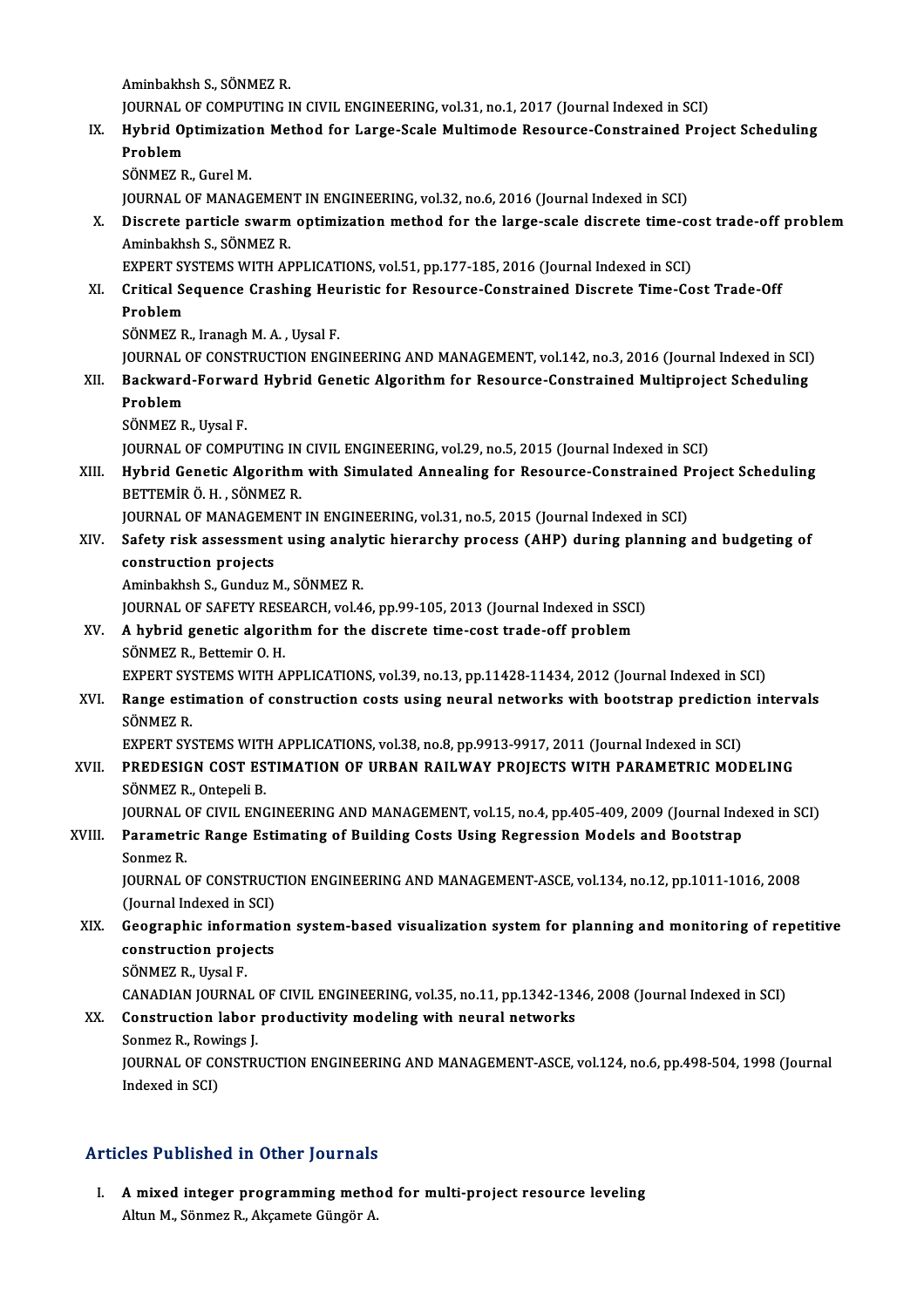Journal of Construction Engineering, Management Innovation, vol.3, no.2, pp.131-140, 2020 (Refereed Journals of<br>Other Institutione) Journal of Construd<br>Other Institutions)

# omer institutions)<br>Refereed Congress / Symposium Publications in Proceedings

- efereed Congress / Symposium Publications in Proceedings<br>I. 4D BIM Integrated Productivity Revision of ConstructionProjects<br>Khataei S. AKCAMETE CÜNCÖRA, SÖNMEZ B I. 4D BIM Integrated Productivity Revision of Construction Projects 6th International Project and Construction Management Conference (e-IPCMC2020), İstanbul, Turkey, 12 - 14<br>November 2020, pp.572-580 Khataei S., AKCAMETE GÜNGÖR A., SÖNMEZ R.
- II. A Heuristic for Resource-Constrained Multi-ProjectDiscrete Time-Cost Trade-Off Problem SEYİSOĞLU O.B., AMINBAKHSH S., SÖNMEZR. A Heuristic for Resource-Constrained Multi-ProjectDiscrete Time-Cost Trade-Off Problem<br>SEYİSOĞLU O. B. , AMINBAKHSH S., SÖNMEZ R.<br>International Project and Construction Management Conference, IPCMC 2018, Cyprus (Kktc), 16 SEYİS<br>Intern<br>2018<br>Smari International Project and Construction Manager<br>2018<br>III. Smart Contracts in Construction Industry<br>Selar A. SÖNMEZ P.
- 2018<br>III. Smart Contracts in Construction Industry<br>Salar A., SÖNMEZ R. IPCMC2018,16 -18November 2018,pp.767-774
- Salar A., SÖNMEZ R.<br>IPCMC 2018, 16 18 November 2018, pp.767-774<br>IV. Integrating a Meta-Heuristic Method into Microsoft Project for Time-Cost Trade-off Analyses<br>AMINPAVUSU S. SÖNMEZ R. Aminbakbab S. Atan T. IPCMC 2018, 16 - 18 November 2018, pp.767-774<br>Integrating a Meta-Heuristic Method into Micro<br>AMINBAKHSH S., SÖNMEZ R., Aminbakhsh S., Atan T.<br>International Project and Construction Management Integrating a Meta-Heuristic Method into Microsoft Project for Time-Cost Trade-off Analyses<br>AMINBAKHSH S., SÖNMEZ R., Aminbakhsh S., Atan T.<br>International Project and Construction Management Conference, IPCMC 2018, Cyprus AMINBAKHSH S., SÖNMEZ R., Aminbakhsh S., Atan T.<br>International Project and Construction Management Conference, IPCMC 2018, Cyprus (Kktc), 16 - 18 November<br>2018 International Project and Construction Management Conference, IPCMC 2018, Cyprus (Kktc), 16 - 18 November<br>2018<br>V. An Efficient Heuristic Method for Pareto Oriented Optimization of Time-Cost Trade-Off Problem for<br>Constructi
- 2018<br>An Efficient Heuristic<br>Construction Projects<br>AMINPAKHSHS SÖNME An Efficient Heuristic Method for<br>Construction Projects<br>AMINBAKHSH S., SÖNMEZ R., Atan T.<br>Procs 102017 The YVIII Congress of t

AMINBAKHSH S., SÖNMEZ R., Atan T.

Construction Projects<br>AMINBAKHSH S., SÖNMEZ R., Atan T.<br>Procs IO2017 The XVIII Congress of the Portuguese Association of Operational Research, Valencia, Spain, 28 - 30<br>June 2017 Procs I02017 The XVIII Congress of the Portuguese Association of Operational<br>June 2017<br>VI. Project Portfolio Management Software Use in Construction Industry<br>DEMIRCEVEN OVESVIN B SÖNMEZ B

- June 2017<br>Project Portfolio Management Softv<br>DEMİRÇEKEN O., KESKİN B., SÖNMEZ R.<br>Creative Construction Conference 2016 DEMİRÇEKEN O., KESKİN B., SÖNMEZ R.<br>Creative Construction Conference 2016, Budapest, Hungary, 25 - 28 June 2016, vol.1, pp.420-425 DEMIRÇEKEN O., KESKIN B., SÖNMEZ R.<br>Creative Construction Conference 2016, Budapest, Hungary, 25 - 28 June 2016, vol.1, pp.420<br>VII. A Mixed Integer Model for Optimization of Discrete Time Cost Tradeoff Problem<br>TATAR A G. B
- Creative Construction Conference 2016, Buda<br>A Mixed Integer Model for Optimization<br>TATAR A. C. , BİLİR M., SÖNMEZ R., ATAN S. T.<br>Creative Construction Conference 2016, Buda A Mixed Integer Model for Optimization of Discrete Time Cost Tradeoff Problem<br>TATAR A. C. , BİLİR M., SÖNMEZ R., ATAN S. T.<br>Creative Construction Conference 2016, Budapest, Hungary, 25 - 28 June 2016, vol.1, pp.478-485<br>Par TATAR A. C. , BILIR M., SÖNMEZ R., ATAN S. T.<br>Creative Construction Conference 2016, Budapest, Hungary, 25 - 28 June 2016, vol.1, pp.478-485<br>VIII. Pareto oriented optimization of discrete time cost trade off problem using

### Creative Const<br>Pareto orient<br>optimization<br>Aminhalthab S Pareto oriented optimiz<br>optimization<br>Aminbakhsh S., SÖNMEZ R.<br>21st Annual ABCOM Confor

optimization<br>Aminbakhsh S., SÖNMEZ R.<br>31st Annual ARCOM Conference, Lincoln, United Kingdom, 7 - 09 September 2015, pp.33-40<br>A genetis algorithm for resource leveling of construction prejects.

Aminbakhsh S., SÖNMEZ R.<br>31st Annual ARCOM Conference, Lincoln, United Kingdom, 7 - 09 September<br>IX. A genetic algorithm for resource leveling of construction projects<br>Iranach M.A. SÖNMEZ B. 31st Annual ARCOM Confe<br>**A genetic algorithm for**<br>Iranagh M. A. , SÖNMEZ R.<br><sup>29th</sup> Annual Conference e A genetic algorithm for resource leveling of construction projects<br>Iranagh M. A. , SÖNMEZ R.<br>28th Annual Conference of the Association of Researchers in Construction Management, ARCOM 2012, Edinburgh,<br>United Vingdom 3, .05

Iranagh M. A. , SÖNMEZ R.<br>28th Annual Conference of the Association of Researchers in (<br>United Kingdom, 3 - 05 September 2012, vol.2, pp.1047-1054<br>Review of concentual sest modeling techniques 28th Annual Conference of the Association of Researc<br>United Kingdom, 3 - 05 September 2012, vol.2, pp.104<br>X. Review of conceptual cost modeling techniques<br>SÖNMEZ P.

United King<br>Review of<br>SÖNMEZ R. SÖNMEZ R.<br>2005 AACE International 49th Annual Meeting, New Orleans, LA, United States Of America, 26 - 29 June 2005, pp.1-<br>4 SČ<br>20<br>1 2005 AACE International 49th Annual Meeting, New Orlea:<br>4<br>XI. Labor productivity modeling with neural networks<br>Rowings In J. E. Sonmer P.

4<br>Labor productivity mode<br>Rowings Jr. J. E. , Sonmez R.<br>Proceedings of the 1996 49

Rowings Jr. J. E. , Sonmez R.<br>Proceedings of the 1996 40th Annual Meeting of AACE International, Vancouver, Canada, 23 - 26 June 1996

### Supported Projects